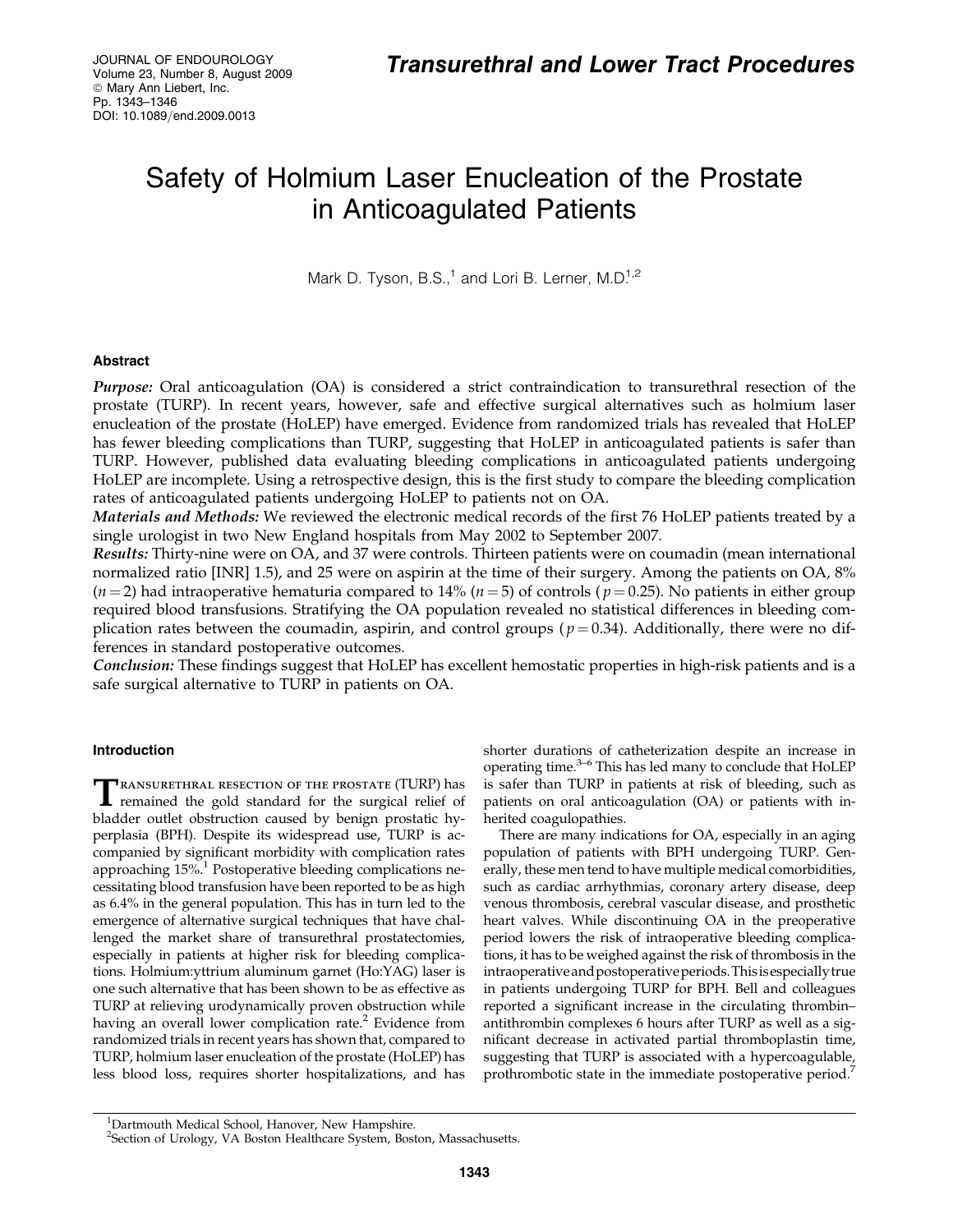While no such study exists for HoLEP, the risks of thrombosis in anticoagulated patients who discontinue their OA in the preoperative period still remains.

Our study attempts to address the question regarding the safety of HoLEP in patients on OA. To our knowledge, this is the first study to compare complication rates in anticoagulated patients undergoing HoLEP to a set of controls with no known risk factors for bleeding. Establishing the safety of HoLEP in patients on OA could have broad implications, especially for patients undergoing endoscopic procedures for BPH.

## Materials and Methods

We retrospectively reviewed data from the first 76 patients with symptomatic BPH who underwent HoLEP by a fellowshiptrained urologist practicing in two New England hospitals from May 2002 to September 2007. The review focused on bleeding complications, such as blood transfusion rates and intraoperative hematuria that required termination of the procedure secondary to obscured observation. We also reviewed data related to length of hospitalization, duration of catheterization, acute urinary retention, readmission rates, rates of urinary incontinence, urinary tract infections, and dysuria. All measures, except for urinary retention, were evaluated at 3 months. Acute urinary retention was defined as anyone requiring a Foley catheter or clean intermittent catheterization within 21 days. Incontinence was defined as anyone reporting the use of daily pads at 3 months, regardless of whether the need for a pad was real or perceived.

Preoperative evaluation of patients included a focused history and physical examination, including a digital rectal exam. Lower urinary tract symptoms characterized by international prostate symptom score and symptom complaints. Prostate volume was determined by transrectal ultrasound, when indicated, and serum prostate–specific antigen levels were obtained. The instruments and surgical procedures for HoLEP have been previously described in detail.<sup>8,9</sup> A 20F double lumen Foley catheter was placed in most patients for 1 to 2 days, depending on patient factors such as previous urinary retention and/or catheterization. Occasionally, a  $24F$ three-way was placed. Most patients were discharged on the day of operation or admitted for a 23-hour observation stay.

All statistical calculations were computed using Stata<sup>®</sup> v10.0 for Mac  $OS^{\otimes}$  X. Categorical data were analyzed using the chi-squared test. The Kruskal–Wallis H test was used to compare the three groups of independent nonparametric numerical data. This study received approval from the Committee for the Protection of Human Subjects, which serves as the institutional review board for Dartmouth Medical School.

## **Results**

A total of 76 patients were included in this study (39 on OA and 37 controls). Of the 39 on OA, 25 patients were on aspirin, 13 were taking coumadin, and 1 was taking clopidogrel in the preoperative period leading up to surgery. The most common indication for coumadin in this cohort was cardiac arrhythmia, while coronary artery disease was the most common indication for aspirin. Since only one patient was on clopidogrel, analysis of this group was not statistically valuable and was therefore dropped from further analysis. Notably, this patient did not have any bleeding complications.

TABLE 1. BASELINE COHORT DATA  $(MEAN \pm STANDARD$  Deviation)

|                              | Control         | Aspirin         | Coumadin                       | р                |
|------------------------------|-----------------|-----------------|--------------------------------|------------------|
| Age (years)                  | $65.2 \pm 8.7$  | $69.4 + 7.2$    | $70.6 \pm 7.1$                 | 0.05             |
| Prostate<br>volume (cc)      | $49.9 \pm 20.6$ | $65.0 \pm 31.7$ | $50.3 \pm 16.7$                | 0.13             |
| $PSA$ (ng/mL)                | $4.4 \pm 3.9$   | $4.3 + 6.0$     | $3.9 + 2.2$                    | 0.77             |
| Time spent<br>in OR (minute) | $176 \pm 69$    | $169 + 65$      | $150 + 62$                     | 0.32             |
| Irrigation<br>fluids $(L)$   | $1.3 \pm 0.62$  | $1.5 \pm 0.26$  | $1.6 \pm 0.50$                 | 0.28             |
| <b>IPSS</b> score            | $23.5 \pm 6.7$  | $23.3 + 4.5$    | $16.5 \pm 8.7$                 | 0.24             |
| OOL score<br>INR             | $3.4 \pm 1.4$   | $4.0 \pm 0.82$  | $3.6 \pm 2.0$<br>$1.5 \pm 0.4$ | 0.58<br>$\equiv$ |
|                              |                 |                 |                                |                  |

 $PSA =$  prostate-specific antigen;  $IPSS =$  international prostate symptom score;  $QOL =$  quality of life;  $INR =$  international normalized ratio.

The mean preoperative INR of the 13 patients on coumadin was  $1.5 \pm 0.4$  SD (range, 1.2–2.2; Table 1). All but two patients had INRs below 2.0. Routine preoperative INRs are not obtained on patients at low risk for bleeding, so these data are unavailable for the remainder of the cohort. With respect to all other baseline cohort data (Table 1), there were no significant differences between the three groups regarding prostate volume, preoperative prostate-specific antigen, international prostate symptom scores, or quality of life scores. However, the coumadin and aspirin groups tended to be older ( $p = 0.05$ ).

With regard to bleeding, five patients in the control group (14%) and two patients on aspirin (8%) had persistent intraoperative hematuria that required termination of the procedure secondary to obstructed observation ( $p = 0.34$ ; Table 2). Two of the patients had bleeding secondary to inadvertent resectoscope trauma and perforation of the prostatic capsule. However, no patients required blood transfusions either intraoperatively or in the immediate postoperative period, and of the seven patients who required a second procedure to complete the retrieval of retained prostate fragments, none experienced any bleeding complications during these operations.

With regard to all standard postoperative outcomes evaluated in this study, there were no differences between the three groups (Table 2). The average length of hospitalization for all three groups was approximately 1 day ( $p = 0.99$ ), and the average duration of catheterization was 2 days ( $p = 0.93$ ), although most patients were discharged without an indwelling catheter in place ( $p = 0.94$ ). Regarding the need for continuous bladder irrigation (CBI), there were no differences between the three groups ( $p = 0.29$ ). Among patients who received CBI, there were no differences in the length of time CBI was administered ( $p = 0.87$ ). Readmission rates at 3 months were similar among the three groups with only five patients requiring readmission ( $p = 0.57$ ), and only one of which for hematuria ( $p = 0.59$ ). Notably, the patient who was readmitted for bleeding was in the control group. Rates of incontinence at 3 months were similar between all three groups. When stratified by type (stress, urge, or both), no statistically significant comparison was observed. It should be noted that incontinence was defined as any patient wearing a pad at 3 months, whether they had actual or perceived need was not distinguished. This may have led to an artificially overall high percentage of incontinence in this cohort, but the pad per day values are summarized in Table 2.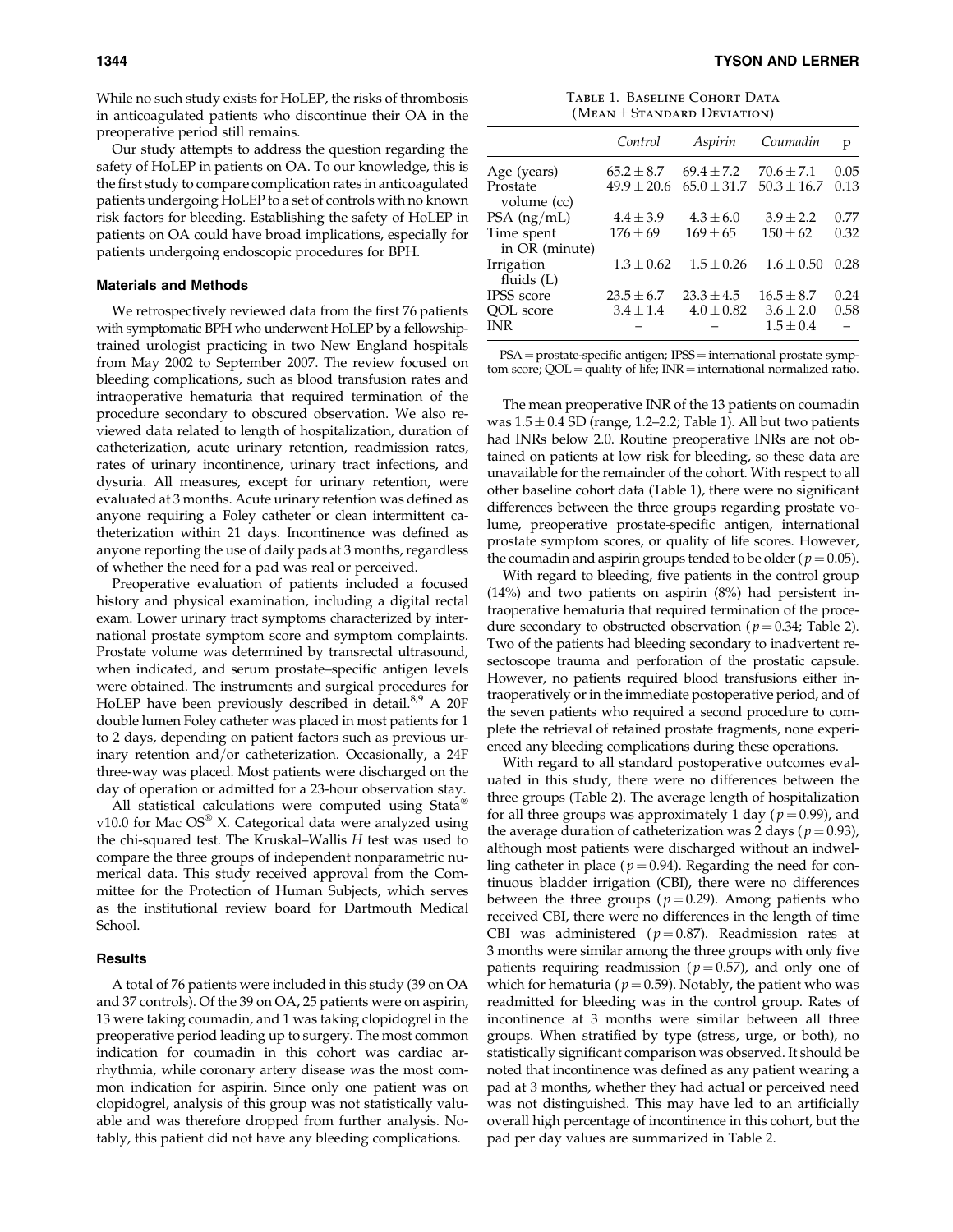## HoLEP IN ANTICOAGULATED PATIENTS 1345

|                                     | Control        | Aspirin       | Coumadin       | p    |
|-------------------------------------|----------------|---------------|----------------|------|
| No. of patients                     | 37             | 25            | 13             |      |
| Intraoperative                      |                |               |                |      |
| Hematuria obstructing observation   | 5(14%)         | 2(8%)         |                | 0.34 |
| Blood transfusion                   | $\theta$       | $\theta$      |                |      |
| Postoperative                       |                |               |                |      |
| Length of hospitalization (days)    | $1.1 \pm 0.5$  | $1.1 \pm 0.3$ | $1.2 \pm 0.6$  | 0.99 |
| Duration of catheterization (days)  | $2.6 \pm 2.8$  | $2.2 \pm 1.8$ | $1.9 \pm 1.4$  | 0.93 |
| Presence of catheter on discharge   | 15(41%)        | 9(36%)        | 5(39%)         | 0.94 |
| Readmission for any cause           | 3(8%)          | 2(8%)         |                | 0.57 |
| Readmission for hematuria           | 1(3%)          | $\Omega$      |                | 0.59 |
| Urinary retention                   | 7(19%)         | 6(24%)        | 3(23%)         | 0.88 |
| Dysuria                             | 2(5%)          | 2(8%)         |                | 0.58 |
| Urinary tract infection             | 2(5%)          | 3(12%)        | 1(8%)          | 0.88 |
| Incontinence                        | 5(14%)         | 6(24%)        | 3(23%)         | 0.53 |
| Pads per day                        | $0.68 \pm 1.8$ | $0.2 \pm 0.4$ | $0.46 \pm 0.9$ | 0.82 |
| Continuous bladder irrigation (CBI) | $4(11\%)$      | 6(24%)        | 3(23%)         | 0.29 |
| Durations of CBI (days)             | $1.2 \pm 0.4$  | $1.5 \pm 1.0$ | $1.7 \pm 1.1$  | 0.87 |
| Morcellator issues                  | 5(14%)         | 1(4%)         | 2(15%)         | 0.41 |
| Early revision                      | 5(14%)         | 3(12%)        |                | 0.38 |

Table 2. Adverse Events in Patients on Oral Anticoagulation Compared to Control Group

Incontinence, urinary tract infection, dysuria, urinary retention evaluated at 21 days, and readmission were evaluated at 3 months.

#### Discussion

In recent years, several studies have investigated the risk of bleeding in patients undergoing endoscopic procedures while on OA. Some clinicians have suggested that the thromboembolic risk associated with discontinuing the OA in the preoperative period is greater than the risk of significant intraoperative bleeding while fully anticoagulated. In a series of 12 patients fully therapeutic on OA undergoing TURP (mean prothrombin index 2.3), 4 patients (33%) required blood transfusions.<sup>10</sup> For most clinicians, this represented an unacceptably high rate of blood transfusions, leading others to suggest that interruption of coumadin and replacement with intravenous heparin in the preoperative period is safer. In a series of 20 patients who underwent heparin substitution before TURP, 4 patients (20%) required blood transfusions (mean activated partial thromboplastin time was  $1.7$ ).<sup>13</sup> Yet, others have suggested that alternative procedures such as HoLEP are altogether safer than TURP in patients with significant risks of bleeding, citing lower blood transfusion rates. Elzayat and colleagues published a series on 14 patients who underwent HoLEP while fully therapeutic on OA (mean INR 2.0) and reported that only 2 patients (14.2%) required blood transfusions in the postoperative period.<sup>14</sup> In the same study, the authors reported that of 34 patients who underwent lowmolecular-weight heparin substitution, 5 patients (14.7%) required blood transfusion, while only 1 of 33 patients (3%) who altogether discontinued their OA in the preoperative period required a blood transfusion. It was not determined if these differences were statistically significant, but since the transfusions rates were lower than rates reported in cohort studies done with TURP, the study's authors concluded that HoLEP is safer in patients at high risk of bleeding.

Our study attempts to further assess the safety of HoLEP in patients on OA by comparing bleeding complication rates to patients without any known risk factors for bleeding. Using a case–control study design, we demonstrated that bleeding complication rates were not greater in anticoagulated patients undergoing HoLEP for BPH. No patients in the cohort required blood transfusions, and while these rates are lower than previously reported by Elzayat  $(0/13 \text{ vs. } 2/14)$ , this is likely secondary to a lower mean cohort INR (1.5 vs. 2.0). The only bleeding complication experienced in our cohort was intraoperative hematuria that obscured observation enough to terminate the procedure, but this rate was not significantly different among the three groups. Further, surrogate markers for bleeding such as duration of hospitalization and catheterization were also similar among the three groups. Only one patient required readmission for hematuria, but this patient was in the control group. Based on these findings, it appears as though patients who are on OA preoperatively have similar clinical outcomes to those who are not at increased risk of bleeding, lending additional support to conclusion drawn by Elzayat and colleagues that the hemostatic properties of HoLEP are just as effective in patients with compromised hemostasis.

The hemostatic effects during HoLEP are thought to be related to the physical properties of Ho:YAG laser energy. How the laser energy interacts with the tissue is primarily dependent on three variables: wavelength, time of energy application, and the energy density (fluence). The wavelength and interaction with the target chromophore (water, in the case of Ho:YAG) determine the efficiency with which the energy will heat the tissue.<sup>11</sup> Since the Ho:YAG wavelength has a high absorption in water, efficient thermal conductance in tissue types with high water content, such as the prostate, can be achieved.<sup>12</sup> Second, the amount of time the energy is delivered to the target will determine the amount of thermal conduction introduced into the tissue. The exposure time and conductive heating of the tissue share a direct relationship. As exposure time increases, conductive heating of the tissue will likewise increase, which is a useful relationship that can be manipulated to achieve a desired effect. Finally, the fluence dictates the amount of work done per unit area and defines the reaction of the tissue to the exposure. If the fluence is high enough to heat the tissue to  $> 100^{\circ}$ C, the cellular water will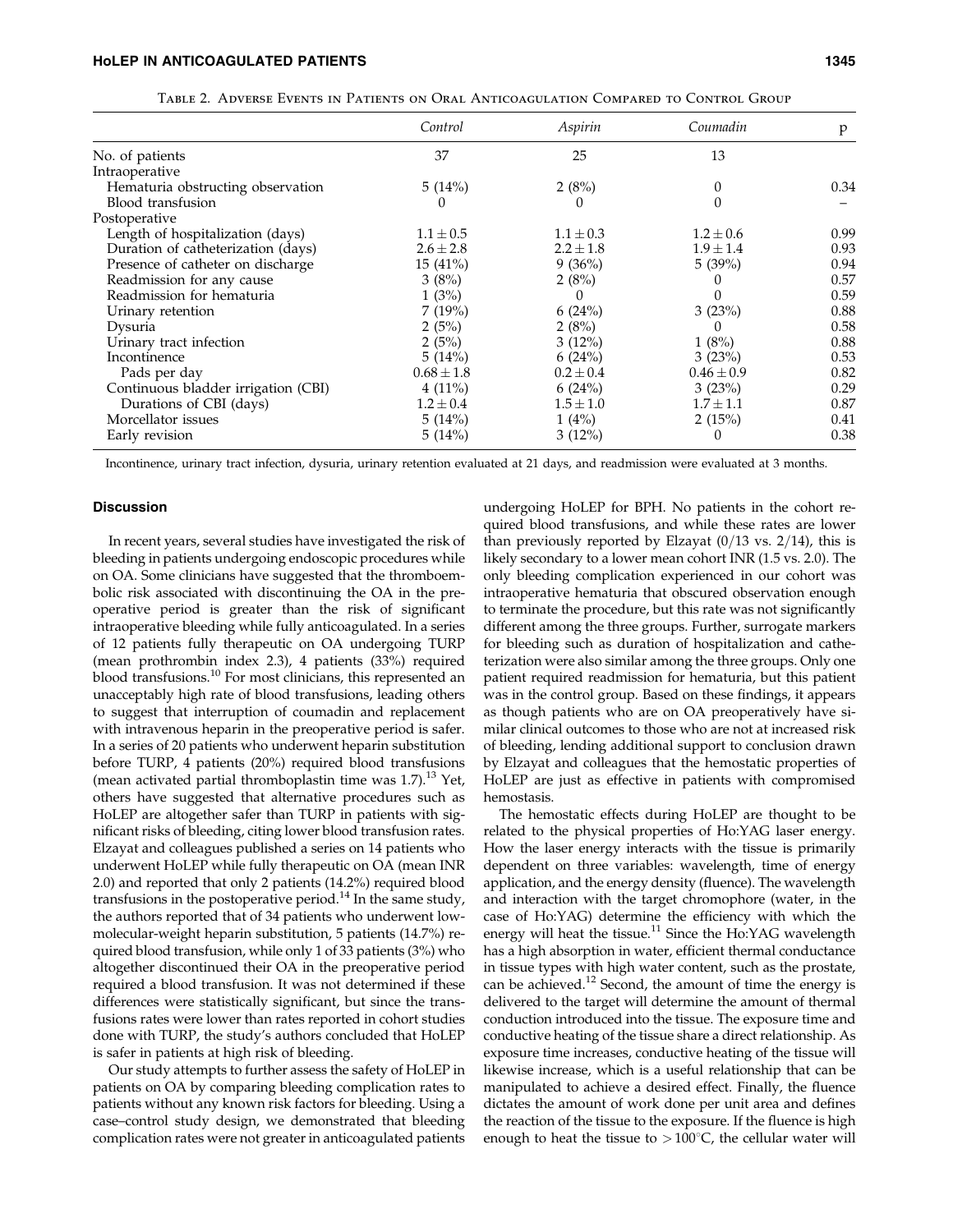turn to steam and vaporize the tissue (ablation). At lower fluence with temperatures between  $70^{\circ}$ C and  $100^{\circ}$ C, coagulation is achieved. If the fluence is too low, inadequate conductive heating  $(T < 70^{\circ}C)$  will result in thermal injury without vaporization or coagulation. The fiber delivery system can be controlled to produce either ablation or coagulation, that is, decreasing the energy pulse or by pulling the fiber tip away from the tissue. Alternatively, greater conductive heating can be achieved with increasing the energy pulse or by closer proximity of the fiber tip to the tissue, resulting in vaporization. These properties come into effect when treating the prostate and are expected to be true regardless of whether or not the patient is anticoagulated.

A limitation of this study is that all but two patients in this cohort had INRs less than 2.0 and were not therefore fully therapeutic on OA. Most clinicians consider an INR range of 1.2 to 2.0 as elevated, but subtherapeutic. It is possible that some of these patients did not require full anticoagulation in the ambulatory setting or were unintentionally subtherapeutic, while others may have discontinued their OA in the preoperative period despite being informed that this was not necessary. Since the risk of bleeding is directly related to the intensity of anticoagulation, this may have affected the cohort outcomes.15 It should also be noted that while hemoglobin and hematocrit trends would have been an interesting outcome measure to compare, postoperative complete blood counts were not routinely ordered, preventing this analysis. Another limitation to this study is the design itself. While data from randomized controlled trials represent the best form of clinical evidence, a trial where patients at increased risk of bleeding are randomized to TURP versus HoLEP is unlikely to receive institutional approval. Whereas a retrospective study of patients previously treated with HoLEP is appealing in many ways, the statistics are simply less robust.

## Conclusions

While TURP has remained the gold standard for the surgical correction of BPH, emerging surgical alternatives such as HoLEP are increasing in popularity, especially for patients with compromised hemostasis. Despite the absence of a randomized controlled trial, the results of this study advocate for the safety of HoLEP in patients with compromised hemostasis. Patients who cannot stop their OA and were previously denied TURP for BPH have a safe and efficacious surgical alternative.

## Disclosure Statement

Mark D. Tyson has no competing financial interests. Lori B. Lerner has the following: Lumenis—preceptor/ consultant, and Boston Scientific—preceptor/consultant.

## **References**

- 1. Mebust WK, Holtgrewe HL, Cockett ATK, Peters PC. Writing Committee, the American Urological Association: Transurethral prostatectomy: Immediate and postoperative complications. A cooperative study of 13 participating institutions evaluating 3,885 patients. J Urol 1989;141:243–247.
- 2. Tan A, Liao C, Mo Z, Cao Y. Meta-analysis of holmium laser enucleation versus transurethral resection of the prostate for symptomatic prostatic obstruction. Br J Surg 2007;94: 1201–1208.
- 3. Tan AH, Gilling PJ, Kennett KM, Frampton C, Westenberg AM, Fraundorfer MR. A randomized trial comparing holmium laser enucleation of the prostate with transurethral resection of the prostate for the treatment of bladder outlet obstruction secondary to benign prostatic hyperplasia in large glands (40 to 200 grams). J Urol 2003;170:1270–1274.
- 4. Montorsi F, Naspro R, Salonia A, Suardi N, Briganti A, Zanoni M, et al. Holmium laser enucleation versus transurethral resection of the prostate: Results from a 2-centre, prospective, randomized trial in patients with obstructive benign prostatic hyperplasia. J Urol 2004;172:1926–1929.
- 5. Kuntz RM, Ahyai S, Lehrich K, Fayad A. Transurethral holmium laser enucleation of the prostate versus transurethral electronically resection of the prostate: A randomized prospective trial in 200 patients. J Urol 2004;172:1012–1016.
- 6. Gupta N, Sivaramakrishna, Kumar R, Dogra PN, Seth A. Comparison of standard transurethral resection, transurethral vapor resection and holmium laser enucleation of the prostate for managing benign prostatic hyperplasia of >40g. BJU Int 2006;97:85–89.
- 7. Bell CR, Murdock PJ, Pasi KJ, Morgan RJ. Thrombotic risk factors associated with transurethral prostatectomy. BJU Int 1999;83:984–989.
- 8. Gilling PJ, Cass CB, Cresswell MD, Fraundorfer MR. The use of the holmium laser in the treatment of benign prostatic hyperplasia. J Endourol 1996;10:459–461.
- 9. Tan AH, Gilling PJ. Holmium laser prostatectomy: Current techniques. Urology 2002;60:152–156.
- 10. Parr NJ, Loh CS, Desmond AD. Transurethral resection of the prostate and bladder tumor without withdrawal of warfarin therapy. Br J Urol 1989;64:623–625.
- 11. Te AE. The development of laser prostatectomy. BJU Int 2004;93:262–265.
- 12. Jansen ED, van Leeuwen TG, Motamedi M, Borst C, Welch AJ. Temperature dependence of the absorption coefficient of water for midinfrared laser radiation. Lasers Surg Med 1994;14:258–268.
- 13. Dotan ZA, Mor Y, Leibovitch I, Varon D, Golomb J, Duvdevani M, et al. The efficacy and safety of perioperative low molecular weight heparin substitution in patients on chronic oral anticoagulation therapy undergoing transurethral prostatectomy for bladder outlet obstruction. J Urol 2002;168:610–613.
- 14. Elzayat E, Habib E, Elhilali M. Holmium laser enucleation of the prostate on anticoagulant therapy or with bleeding disorders. J Urol 2006;175:1428–1432.
- 15. O'Donnell M, Kearon C. Perioperative management of oral anticoagulation. Clin Geriatr Med 2006;22:199–213.

Address correspondence to: Mark D. Tyson, B.S. Dartmouth Medical School 5 Rope Ferry Road #6112 Hanover, NH 03755

E-mail: mark.tyson@dartmouth.edu

## Abbreviations Used

BPH = benign prostatic hyperplasia  $CBI =$  continuous bladder irrigation  $HoLEP = holmium$  laser enucleation of the prostate  $Ho:YAG = h$ olmium:yttrium aluminum garnet  $INR =$  international normalized ratio  $OA = 0$ ral anticoagulation  $TURP = transurethral resection of prostate$